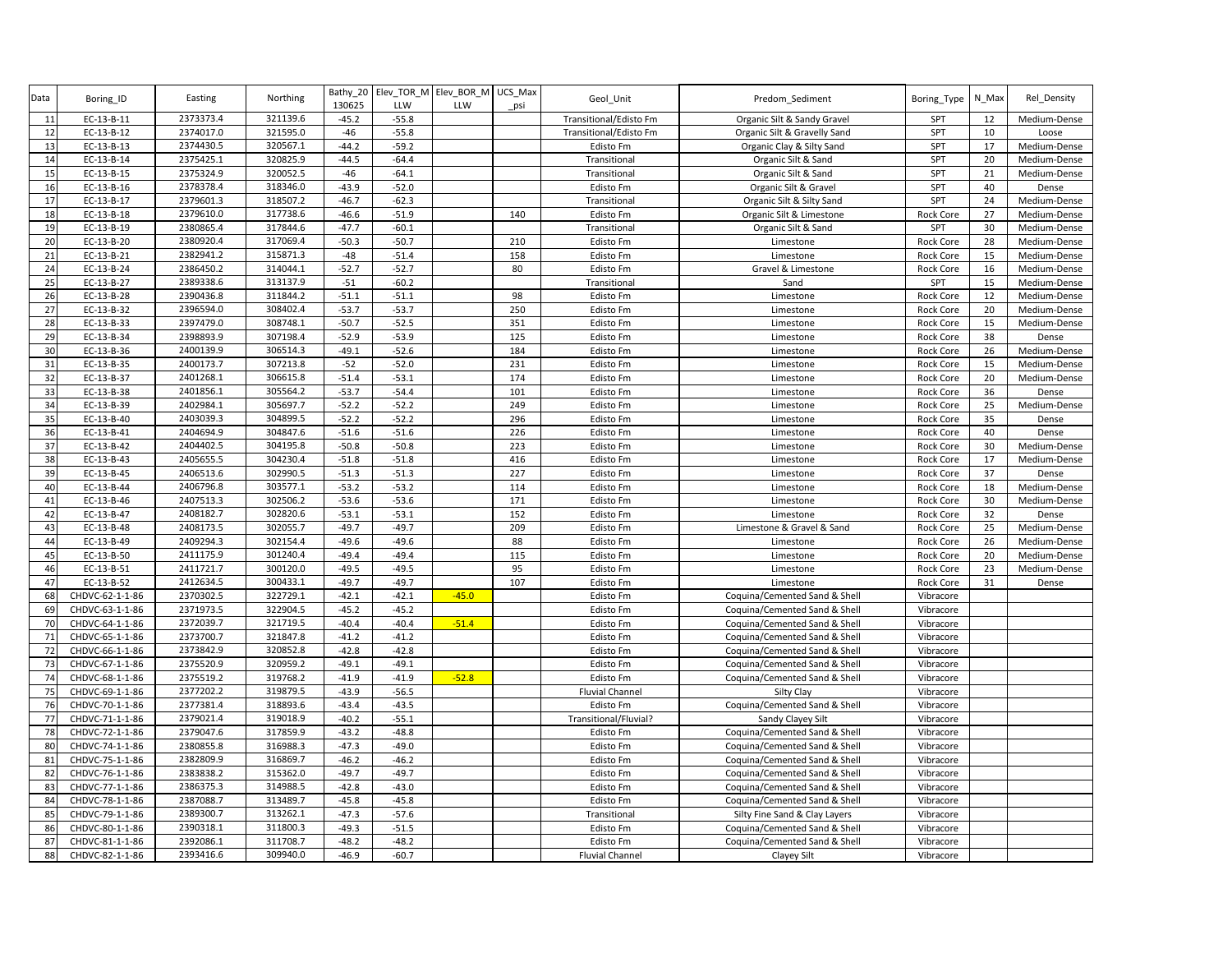| 89         | CHDVC-83-1-1-86        | 2395622.6              | 309814.5             | $-44.7$            | $-44.7$            |         |     | Edisto Fm                                  | Coquina/Cemented Sand & Shell                             | Vibracore        |                |                    |
|------------|------------------------|------------------------|----------------------|--------------------|--------------------|---------|-----|--------------------------------------------|-----------------------------------------------------------|------------------|----------------|--------------------|
| 90         | CHDVC-84-1-1-86        | 2398030.2              | 307571.0             | $-48.7$            | $-48.7$            |         |     | Edisto Fm                                  | Coquina/Cemented Sand & Shell                             | Vibracore        |                |                    |
| 91         | CHDVC-85-1-1-86        | 2399694.2              | 307675.4             | $-43.6$            | $-44.9$            |         |     | Edisto Fm                                  | Coquina/Cemented Sand & Shell                             | Vibracore        |                |                    |
| 92         | CHDVC-86-1-1-86        | 2401671.7              | 305474.8             | $-48.2$            | $-48.2$            |         |     | Edisto Fm                                  | Coquina/Cemented Sand & Shell                             | Vibracore        |                |                    |
| 93         | CHDVC-87-1-1-86        | 2403049.7              | 305854.1             | $-44.4$            | $-48.4$            |         |     | Edisto Fm                                  | Coquina/Cemented Sand & Shell                             | Vibracore        |                |                    |
| 94         | CHDVC-88-1-1-86        | 2405050.1              | 304182.6             | $-52.5$            | $-52.5$            |         |     | <b>Edisto Fm</b>                           | Not Sampled                                               | Vibracore        |                |                    |
| 95         | CHDVC-89-1-1-86        | 2406493.2              | 303850.9             | $-49.3$            | $-49.3$            |         |     | Edisto Fm                                  | Not Sampled                                               | Vibracore        |                |                    |
| 96         | EC-100-90              | 2396450.0              | 308333.7             | $-46.7$            | $-46.7$            |         |     | <b>Edisto Fm</b>                           | Silty Limestone Gravel                                    | SPT              | 21             | Medium-Dense       |
| 97         | EC-101-90              | 2395489.6              | 309963.5             | $-43.1$            | $-46.0$            |         |     | Edisto Fm                                  | Silty Sand & Limestone Gravel                             | SPT              | 65             | Very-Dense         |
| 98         | EC-102-90              | 2394864.8              | 309188.3             | $-47.3$            | $-49.7$            |         |     | <b>Edisto Fm</b>                           | Limestone Gravel                                          | SPT              | 62             | Very-Dense         |
| 99         | EC-103-90              | 2393659.3              | 310993.1             | $-43.7$            | $-50.3$            |         |     | Edisto Fm                                  | Silty Sand & Limestone Gravel                             | SPT              | 23             | Medium-Dense       |
| 100        | EC-104-90              | 2392259.4              | 310642.8             | $-46.4$            | $-49.0$            |         |     | Edisto Fm                                  | Silty Sand & Limestone Gravel                             | SPT              | 26             | Medium-Dense       |
| 101        | EC-105-90              | 2391734.1              | 312032.6             | $-42.7$            | $-48.5$            |         |     | Edisto Fm                                  | Silty Limestone Gravel                                    | SPT              | 29             | Medium-Dense       |
| 102        | EC-106-90              | 2390499.1              | 311612.4             | $-46.2$            | $-52.6$            |         |     | <b>Edisto Fm</b>                           | <b>Silty Limestone Gravel</b>                             | SPT              | 14             | Medium-Dense       |
| 103        | EC-107-90              | 2390163.8              | 312882.3             | $-41.8$            | $-55.5$            |         |     | Transitional                               | Clay & Clayey Sand                                        | SPT              | 24             | Medium-Dense       |
| 104        | EC-108-90              | 2389048.9              | 312342.1             | $-46.6$            | $-54.3$            |         |     | Transitional                               | Sand & Silty Sand & Gravel                                | SPT              | 26             | Medium-Dense       |
| 105        | EC-109-90              | 2388408.6              | 313851.9             | $-44.3$            | $-51.8$            |         |     | Edisto Fm                                  | Clayey Sand & Limestone Gravel                            | SPT              | 24             | Medium-Dense       |
| 106        | EC-110-90              | 2387308.7              | 313351.7             | $-47.3$            | $-47.3$            |         |     | <b>Edisto Fm</b>                           | Silty Sand & Limestone Gravel                             | SPT              | 18             | Medium-Dense       |
| 107        | EC-111-90              | 2386992.4              | 314626.6             | $-41.6$            | $-49.3$            |         |     | Edisto Fm                                  | Sand & Silty Sand & Limestone Gravel                      | SPT              | 42             | Dense              |
| 108        | EC-112A-90             | 2385716.2              | 315322.4             | $-44$              | $-44.6$            |         |     | <b>Edisto Fm</b>                           | Limestone Gravel & Limestone                              | SPT              | 18             | Medium-Dense       |
| 109        | EC-113-90              | 2384898.4              | 314641.2             | $-48.7$            | $-55.1$            |         |     | Transitional/Fluvial?                      | Fat Clay                                                  | SPT              | 6              | Medium-Stiff       |
| 110        | EC-114-90              | 2384160.0              | 316169.0             | $-44.2$            | $-54.8$            |         |     | Transitional/Fluvial?                      | Clayey Sand & Fat Clay                                    | SPT              | $\overline{4}$ | Soft               |
| 111        | EC-115-90              | 2383141.1              | 315605.8             | $-45.8$            | $-49.4$            |         |     | Transitional/Fluvial?                      | Clayey Sand & Fat Clay & Gravel                           | SPT              | 23             | Medium-Dense       |
| 112        | EC-116-90              | 2381907.8              | 316890.5             | $-51.4$            | $-55.8$            |         |     | Transitional                               | Clayey Sand & Sand                                        | SPT              | 28             | Medium-Dense       |
| 113        | EC-117-90              | 2382061.8              | 317335.6             | $-40.5$            | $-50.5$            |         |     | Edisto Fm                                  | Fat Clay & Silty Sand & Limestone Gravel                  | SPT              | 39             | Dense              |
| 114        | EC-118-90              | 2381124.9              | 316734.4             | $-45.4$            | $-49.6$            |         |     | <b>Edisto Fm</b>                           | Clayey Sand & Limestone Gravel                            | SPT              | 36             | Dense              |
| 115        | EC-119-90              | 2379589.7              | 317594.1             | $-43.7$            | $-48.5$            |         |     | <b>Edisto Fm</b>                           | Clayey-Silty Sand & Clay & Limestone Gravel               | SPT              | 26             | Medium-Dense       |
| 116        | EC-120-90              | 2379475.4              | 318742.0             | $-42.5$            | $-54.3$            |         |     | Transitional/Fluvial?                      | Fat Clay                                                  | SPT              | 6              | Medium-Stiff       |
| 117        | EC-121-90              | 2378937.5              | 318489.9             | $-50.4$            | $-54.9$            |         |     | Transitional/Fluvial?                      | Fat Clay                                                  | SPT              | 6              | Medium-Stiff       |
| 118        | EC-122-90              | 2378444.5              | 318208.8             | $-45.2$            | $-46.5$            |         |     | Edisto Fm                                  | Silty Sand & Limestone Gravel                             | SPT              | 47             | Dense              |
| 119        | EC-123-90              | 2377747.2              | 319689.7             | $-39.3$            | $-54.7$            |         |     | Transitional/Fluvial?                      | Fat Clay                                                  | SPT              | 5              | Medium-Stiff       |
| 120        | EC-124-90              | 2376847.3              | 319059.5             | $-44.8$            | $-47.0$            |         |     | Edisto Fm                                  | Fat Clay & Clayey Sand & Limestone Gravel                 | SPT              | 49             | Dense              |
| 121        | EC-125-90              | 2376837.2              | 319639.5             | $-49.2$            | $-49.2$            |         |     | Edisto Fm                                  | Fat Clay & Silty Sand & Limestone Gravel                  | SPT              | 37             | Dense              |
| 122        | EC-126-90              | 2375993.0              | 320638.3             | $-39.7$            | $-54.5$            |         |     | Transitional/Fluvial?                      | Clayey Sand & Fat Clay                                    | SPT              | 12             | Stiff              |
| 123        | EC-127-90              | 2375097.1              | 320029.1             | $-44.9$            | $-44.9$            |         |     | <b>Edisto Fm</b>                           | Clayey Sand & Limestone Gravel                            | SPT              | 46             | Dense              |
| 124        | EC-128-90              | 2375048.0              | 320607.1             | $-48.9$            | $-48.9$            |         |     | Edisto Fm                                  | Silty Sand & Limestone Gravel                             | SPT              | 30             | Medium-Dense       |
| 125        | EC-129-90              | 2373787.0              | 320502.8             | $-38.3$            | $-38.3$            |         |     | Edisto Fm                                  | Clayey-Silty Sand & Limestone Gravel                      | SPT              | 28             | Medium-Dense       |
| 126        | EC-130-90              | 2374259.8              | 321624.9             | $-40.6$            | $-41.1$            |         |     | Edisto Fm                                  | Silty-Clayey Sand & Limestone Gravel                      | SPT              | 23             | Medium-Dense       |
| 127        | EC-131-90              | 2373161.8              | 321648.7             | $-48.6$            | $-51.3$            |         |     | Base of Edisto Fm                          | Clay & Silty-Clayey Sand                                  | SPT              | 37             | Dense              |
| 128        | EC-132-90              | 2372487.8              | 321487.6             | $-40.3$            | $-40.3$            | $-51.1$ |     | Base of Edisto Fm                          | Silty Sand & Limestone Gravel                             | SPT              | 28             | Medium-Dense       |
| 129        | EC-132A-90             | 2372476.8              | 321499.6             | $-40.3$            | $-40.3$            | $-50.1$ |     | Base of Edisto Fm                          | Silty Sand & Limestone                                    | SPT              | 28             | Medium-Dense       |
| 130        | EC-133-90              | 2372509.6              | 322579.6             | $-44.2$            | $-44.2$            |         |     | Base of Edisto Fm                          | Silty Sand & Limestone Gravel                             | SPT              | 12             | Medium-Dense       |
| 131        | EC-134-90              | 2370674.6              | 322385.2             | $-43.2$            | $-43.2$            | $-49.1$ |     | Base of Edisto Fm                          | Silty Sand & Limestone Gravel                             | SPT              | 25             | Medium-Dense       |
| 132        | EC-134A-90             | 2370665.6              | 322392.2             | $-44.1$            | $-34.8$            |         | 62  | Edisto Fm                                  | Silty Sand & Limestone                                    | <b>Rock Core</b> | $\overline{2}$ | Very-Loose         |
| 136        | EC-138-90              | 2372699.8<br>2374504.0 | 321643.6<br>320601.0 | $-45.9$            | $-45.9$            | $-48.6$ | 69  | Edisto Fm                                  | Limestone                                                 | <b>Rock Core</b> | 21<br>36       | Medium-Dense       |
| 137        | EC-139-90<br>EC-140-90 | 2375287.1              | 319928.2             | $-45.3$<br>$-41.1$ | $-46.8$<br>$-41.1$ |         | 120 | Edisto Fm<br>Edisto Fm                     | Silty Sand & Limestone                                    | <b>Rock Core</b> | $\overline{7}$ | Dense              |
| 138        |                        | 2424420.3              | 293237.4             |                    |                    |         |     |                                            | Limestone                                                 | <b>Rock Core</b> | $\mathbf{0}$   | Very-Loose         |
| 144<br>145 | EC-145-97<br>EC-146-97 | 2412009.2              | 300968.7             | $-52.2$<br>$-46.9$ | $-54.2$<br>$-48.4$ |         |     | <b>Fluvial Channel</b><br>Top of Edisto Fm | Fat Clay<br>Cemented Sand & Silty Sand & Limestone Gravel | SPT<br>SPT       | 41             | Very-Soft<br>Dense |
| 146        | EC-147-97              | 2410871.4              | 300617.4             | $-50$              | $-50$              |         |     | Top of Edisto Fm                           | Cemented Sand & Silty Sand & Limestone Gravel             | SPT              | 65             | Very-Dense         |
| 147        | EC-148-97              | 2409151.3              | 302451.9             | $-49.9$            | $-49.9$            |         |     | Top of Edisto Fm                           | Cemented Sand & Silty Sand                                | SPT              | 44             | Dense              |
| 148        | EC-149-97              | 2408785.6              | 301768.0             | $-50.2$            | $-50.2$            |         |     | Top of Edisto Fm                           | Cemented Sand & Silty Sand                                | SPT              | 63             | Very-Dense         |
| 149        | EC-150-97              | 2406293.1              | 303110.6             | $-52.3$            | $-52.3$            |         |     | Top of Edisto Fm                           | Cemented Sand & Silty Sand                                | SPT              | 66             | Very-Dense         |
| 153        | EC-154-98              | 2360007.7              | 329024.1             | $-53.1$            | $-53.1$            |         |     | Outlier-Edisto Fm                          | Limestone                                                 | Rock Core        |                |                    |
| 155        | EC-156-98              | 2361889.6              | 328131.0             | $-54.2$            | $-56.5$            | $-58.2$ |     | Outlier-Edisto Fm                          | Limestone Gravel                                          | SPT              | $\mathbf{0}$   | Very-Loose         |
| 156        | EC-157-99              | 2396317.0              | 309420.0             | $-49.3$            | $-49.3$            | $-64.9$ |     | Edisto Fm                                  | Silty Sand & Limestone Gravel                             | SPT              | 100            | Very-Dense         |
| 158        | EC-158-99              | 2394659.0              | 310331.0             | $-48.8$            | $-48.8$            |         |     | Edisto Fm                                  | Silty Sand & Limestone Gravel                             | SPT              | 91             | Very-Dense         |
|            |                        |                        |                      |                    |                    |         |     |                                            |                                                           |                  |                |                    |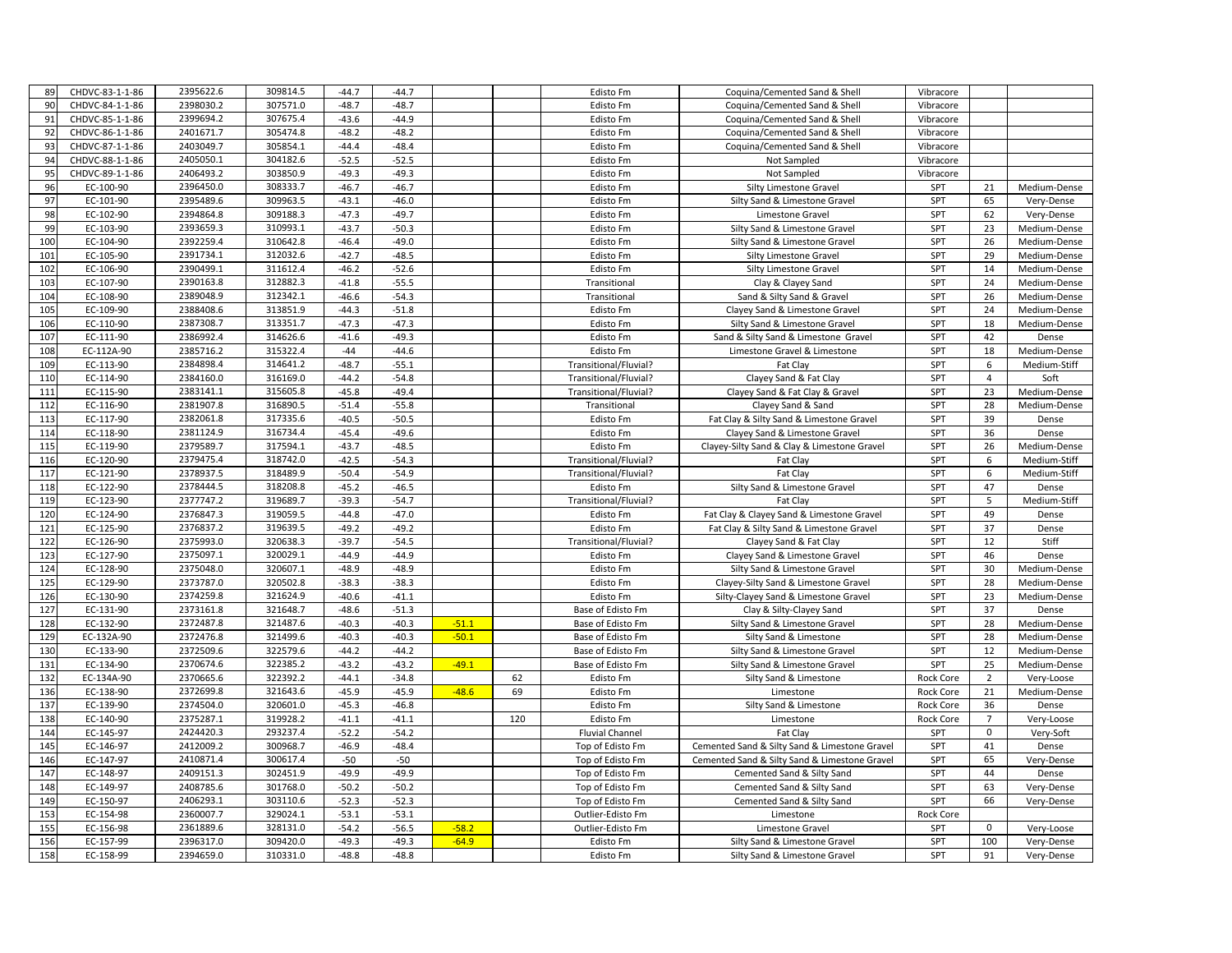| 159        | EC-158A-99            | 2394659.5              | 310331.5             | $-48.7$            | $-48.7$            |     | Edisto Fm              | Limestone                                                                  | Rock Core        |          |                          |
|------------|-----------------------|------------------------|----------------------|--------------------|--------------------|-----|------------------------|----------------------------------------------------------------------------|------------------|----------|--------------------------|
| 160        | EC-21-88              | 2384533.9              | 316743.1             | $-40.5$            | $-48.9$            |     | Edisto Fm              | Limestone                                                                  | SPT              | 79       | Very Dense               |
| 161        | EC-22-88              | 2385584.4              | 314392.3             | $-50.8$            | $-50.8$            |     | Edisto Fm              | Limestone                                                                  | SPT              | 32       | Medium-Dense             |
| 162        | EC-23-88              | 2387977.5              | 314078.8             | $-45.4$            | $-45.4$            |     | Edisto Fm              | Limestone                                                                  | SPT              | 22       | Medium-Dense             |
| 163        | EC-23A-90             | 2387984.5              | 314077.8             | $-44.3$            | $-44.3$            |     | Edisto Fm              | Silty Sand & Limestone Gravel                                              | <b>SPT</b>       | 24       | Medium-Dense             |
| 164        | EC-24-88              | 2388761.9              | 312654.0             | $-49.7$            | $-49.7$            |     | Edisto Fm              | Limestone                                                                  | SPT              | 50       | Very-Dense               |
| 165        | EC-24-88-A            | 2388772.9              | 312676.0             | $-50.5$            | $-52.8$            |     | Edisto Fm              | Limestone                                                                  | Rock Core        |          |                          |
| 166        | EC-25-88              | 2390684.9              | 312539.4             | $-44.4$            | $-50.4$            |     | Transitional/Fluvial?  | Clayey Sand                                                                | SPT              | 23       | Medium-Dense             |
| 167        | EC-26-88              | 2391934.3              | 310919.7             | $-51.1$            | $-56.0$            |     | Transitional/Fluvial?  | Fat Clay                                                                   | SPT              | 5        | Medium-Stiff             |
| 168        | EC-27-88              | 2393835.4              | 310776.1             | $-49.2$            | $-49.6$            |     | Edisto Fm              | Limestone                                                                  | SPT              | 48       | Dense                    |
| 169        | EC-28-88              | 2395784.9              | 308782.5             | $-48.6$            | $-48.6$            |     | Edisto Fm              | Limestone                                                                  | SPT              | 67       | Very-Dense               |
| 170        | EC-29-88              | 2397729.9              | 308664.9             | $-48.5$            | $-48.5$            |     | <b>Edisto Fm</b>       | Limestone                                                                  | SPT              | 60       | Very-Dense               |
| 171        | EC-29-88-A            | 2397748.9              | 308615.9             | $-49.1$            | $-49.1$            |     | Edisto Fm              | Limestone                                                                  | Rock Core        |          |                          |
| 172        | EC-29B-90             | 2397719.9              | 308665.9             | $-48.5$            | $-51.9$            |     | Transitional/Fluvial?  | Clayey Sand                                                                | SPT              | -5       | Medium-Stiff             |
| 173        | EC-30-88              | 2399982.5              | 306509.4             | $-49.6$            | $-48.6$            |     | Edisto Fm              | Limestone                                                                  | SPT              | 50       | Very-Dense               |
| 174        | EC-31-88              | 2401363.5              | 306644.7             | $-50.1$            | $-50.1$            |     | Edisto Fm              | Limestone                                                                  | SPT              | 37       | Dense                    |
| 175        | EC-32-88              | 2404742.0              | 304798.5             | $-50.1$            | $-50.1$            |     | Edisto Fm              | Limestone                                                                  | SPT              | 25       | Medium-Dense             |
| 176        | EC-33-88              | 2382259.0              | 316217.6             | $-48.3$            | $-50$              |     | Edisto Fm              | Fat Clay & Limestone                                                       | SPT              | 9        | Loose                    |
| 191        | EC-55-88              | 2372936.8              | 321334.7             | $-42.5$            | $-48.3$            |     | Edisto Fm              | Sand & Limestone                                                           | SPT              | 47       | Dense                    |
| 192        | EC-56-88              | 2374544.8              | 321335.0             | $-42$              | $-50.2$            |     | Transitional/Fluvial?  | Clayey Sand                                                                | SPT              | 15       | Medium-Dense             |
| 193        | EC-57-88              | 2374647.0              | 320379.0             | $-42$              | $-42.0$            |     | <b>Edisto Fm</b>       | Limestone                                                                  | <b>SPT</b>       | 46       | Dense                    |
| 195        | EC-57A-90             | 2376437.3              | 319402.4             | $-41.9$            | $-45.8$            |     | Edisto Fm              | Limestone                                                                  | Rock Core        | 50       | Very Dense               |
| 196        | EC-58-88              | 2376259.1              | 320373.3             | $-43.9$            | $-43.9$            |     | Transitional/Fluvial?  | Fat clay                                                                   | SPT              | 9        | Stiff                    |
| 197        | EC-59-88              | 2376430.3              | 319393.4             | $-42.5$            | $-42.5$            |     | Edisto Fm              | Limestone                                                                  | SPT              | 58       | Very Dense               |
| 198        | EC-59A-90             | 2376390.0              | 319263.0             | $-42.7$            | $-45.8$            | 114 | Edisto Fm              | Limestone                                                                  | <b>Rock Core</b> |          |                          |
| 199        | EC-60-88              | 2378016.3              | 319408.7             | $-45$              | $-51.1$            |     | Transitional/Fluvial?  | Fat Clay                                                                   | SPT              | 8        | Medium-Stiff             |
| 200        | EC-61-88              | 2378186.5              | 318481.8             | $-45.3$            | $-45.3$            |     | Edisto Fm              | Limestone                                                                  | SPT              | 41       | Dense                    |
| 201        | EC-62-88              | 2379714.5              | 318512.1             | $-44.4$            | $-44.4$            |     | Transitional/Fluvial?  | Fat Clay                                                                   | SPT              | 8        | Medium-Stiff             |
| 202        | EC-63-88              | 2379925.7              | 317506.1             | $-46.1$            | $-48.1$            |     | Edisto Fm              | Limestone                                                                  | SPT              | 38       | Dense                    |
| 203        | EC-64-88              | 2381597.7              | 317459.5             | $-47.3$            | $-50.9$            |     | Transitional/Fluvial?  | Clayey Sand & Fat Clay                                                     | SPT              | 9        | Stiff                    |
| 204        | EC-65-89              | 2388924.9              | 312713.0             | $-51.5$            | $-54.5$            |     | Transitional/Fluvial?  | Silty Sand & Gravel                                                        | SPT              | 56       | Very Dense               |
| 206        | EC-66-89              | 2389010.0              | 313122.5             | $-51.8$            | $-51.8$            |     | Edisto Fm              | Silty Cemented Sand & Gravel & Shell                                       | SPT              | 60       | Very Dense               |
| 208        | EC-67-89              | 2387732.6              | 313747.8             | $-53$              | $-53.9$            |     | Edisto Fm              | Silty Cemented Sand & Gravel & Shell                                       | SPT              | 100      | Very Dense               |
| 233        | EC-85-89              | 2407498.3              | 303506.1             | $-48.5$            | $-48.5$            |     | Edisto Fm              | Sand & Limestone Gravel                                                    | SPT              | 66       | Very-Dense               |
| 234        | EC-85A-90             | 2407483.3              | 303506.1             | $-48.3$            | $-40.3$            |     | Edisto Fm              | Interbedded Sand & Silty Sand & Limestone Gravel                           | SPT              | 78       | Very-Dense               |
| 235        | EC-86-89              | 2405781.1              | 304470.7             | $-53.1$            | $-53.1$            |     | Edisto Fm              | Limestone                                                                  | Rock Core        | 100      | Very-Dense               |
| 236        | EC-87-89              | 2404101.1              | 304085.3             | $-41.1$            | $-48.3$            |     | Edisto Fm              | Limestone                                                                  | <b>Rock Core</b> | 100      | Very-Dense               |
| 237        | EC-87A-90             | 2404113.1              | 304078.3             | $-40.5$            | $-46.8$            |     | Edisto Fm              | Silty Sand & Limestone                                                     | Rock Core        | 94<br>64 | Very-Dense               |
| 238        | EC-88-89              | 2404075.8              | 305365.3             | $-47.3$            | $-50.7$            |     | Edisto Fm              | Sand & Limestone Gravel                                                    | SPT              |          | Very-Dense               |
| 239        | EC-89-90              | 2402120.8<br>2402104.8 | 305174.9             | $-41.7$            | $-47.7$            |     | Edisto Fm              | Silty Sand & Limestone Gravel                                              | SPT              | 74       | Very-Dense               |
| 240<br>241 | EC-89A-90<br>EC-90-90 | 2402505.6              | 305188.9<br>306215.0 | $-40.6$<br>$-46.7$ | $-46.6$<br>$-51.0$ |     | Edisto Fm<br>Edisto Fm | Silty Sand & Limestone Gravel<br>Interbedded Silty Sand & Limestone Gravel | SPT<br>SPT       | 61<br>76 | Very-Dense<br>Very-Dense |
| 242        | EC-90A-90             | 2402502.6              | 306231.0             | $-49.6$            | $-50.0$            |     | Transitional/Fluvial?  | Sand & Shell                                                               | SPT              | 20       | Medium-Dense             |
| 243        | EC-91-90              | 2401300.7              | 305694.7             | $-47.9$            | $-47.9$            |     | Edisto Fm              | Silty Sand & Limestone Gravel                                              | SPT              | 62       | Very-Dense               |
| 244        | EC-91A-90             | 2401307.7              | 305670.7             | $-47.8$            | $-47.8$            |     | Edisto Fm              | Silty Sand & Limestone Gravel                                              | <b>SPT</b>       | 72       | Very-Dense               |
| 245        | EC-92-90              | 2401350.4              | 306829.7             | $-45.6$            | $-48.3$            |     | Edisto Fm              | Silty Sand & Limestone Gravel                                              | SPT              | 78       | Very-Dense               |
| 246        | EC-93-90              | 2400290.5              | 306244.5             | $-47.6$            | $-48.2$            |     | Edisto Fm              | Silty Sand & Limestone Gravel                                              | SPT              | 53       | Very-Dense               |
| 247        | EC-93A-90             | 2400300.5              | 306224.5             | $-47.3$            | $-47.3$            |     | Edisto Fm              | Silty Sand & Limestone Gravel                                              | SPT              | 19       | Medium-Dense             |
| 248        | EC-94-90              | 2400410.3              | 307294.5             | $-44.9$            | $-48.3$            |     | Edisto Fm              | Silty Sand & Limestone Gravel                                              | SPT              | 66       | Very-Dense               |
| 249        | EC-95-90              | 2399450.4              | 306714.3             | $-47.3$            | $-48.0$            |     | Edisto Fm              | Silty Sand & Silty Limestone Gravel                                        | SPT              | 64       | Very-Dense               |
| 250        | EC-96-90              | 2399365.1              | 307864.3             | $-44.1$            | $-45.5$            |     | Edisto Fm              | Sand & Silty Sand & Limestone Gravel                                       | SPT              | 91       | Very-Dense               |
| 251        | EC-97-90              | 2398218.2              | 307315.1             | $-41.8$            | $-47.6$            |     | Edisto Fm              | Silty-Clayeye Sand & Limestone Gravel                                      | <b>SPT</b>       | 21       | Medium-Dense             |
| 252        | EC-99-90              | 2397409.9              | 308983.9             | $-45.2$            | $-46.9$            |     | Edisto Fm              | Silty Sand & Limestone Gravel                                              | SPT              | 52       | Very-Dense               |
| 253        | $WP-5$                | 2373025.4              | 322129.3             | $-47.2$            | $-55.3$            |     |                        |                                                                            | Wash Probe       |          |                          |
| 254        | $WP-7$                | 2372668.6              | 321571.5             | $-46.9$            | $-55.8$            |     |                        |                                                                            | Wash Probe       |          |                          |
| 255        | $WP-8$                | 2372973.7              | 321359.6             | $-46.5$            | $-52.5$            |     |                        |                                                                            | Wash Probe       |          |                          |
| 256        | <b>WP-10</b>          | 2375319.4              | 320317.6             | $-51.3$            | $-54.9$            |     |                        |                                                                            | Wash Probe       |          |                          |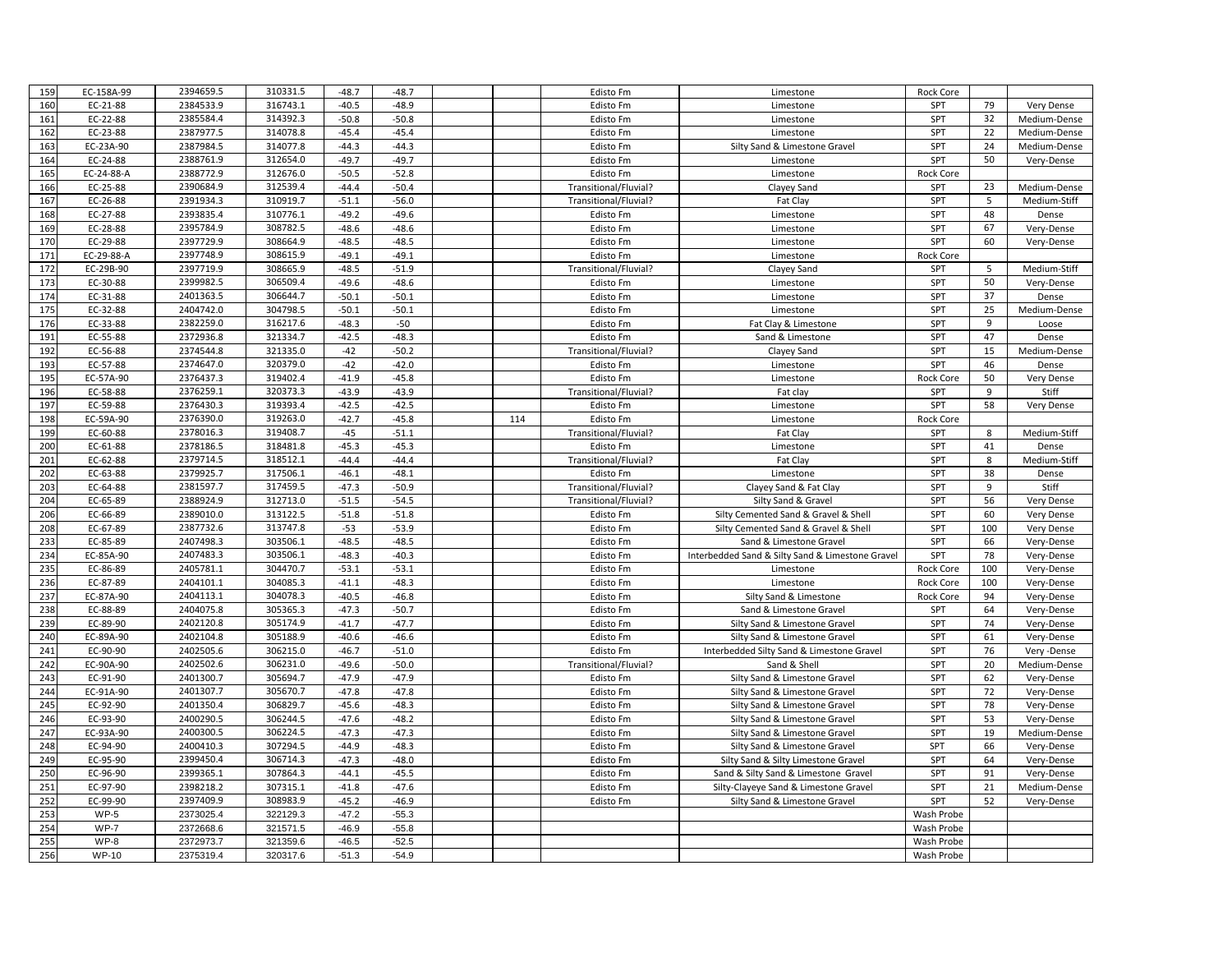| 257 | <b>WP-11</b> | 2373472.9 | 321173.0 | $-48.0$ | $-53.1$ |  |  | Wash Probe |  |
|-----|--------------|-----------|----------|---------|---------|--|--|------------|--|
| 258 | <b>WP-12</b> | 2374620.8 | 321379.5 | $-42.2$ | $-53.8$ |  |  | Wash Probe |  |
| 259 | <b>WP-13</b> | 2374345.4 | 321377.2 | $-47.2$ | $-54.5$ |  |  | Wash Probe |  |
| 260 | <b>WP-14</b> | 2374830.3 | 321145.2 | $-46.2$ | $-57.7$ |  |  | Wash Probe |  |
| 261 | <b>WP-15</b> | 2373678.5 | 321384.7 | $-48.5$ | $-52.3$ |  |  | Wash Probe |  |
| 262 | <b>WP-16</b> | 2374554.1 | 320523.6 | $-47.1$ | $-53.6$ |  |  | Wash Probe |  |
| 263 | <b>WP-17</b> | 2375926.0 | 319732.5 | $-49.5$ | $-54.2$ |  |  | Wash Probe |  |
| 264 | <b>WP-18</b> | 2375336.6 | 319895.9 | $-41.8$ | $-50.8$ |  |  | Wash Probe |  |
| 265 | <b>WP-19</b> | 2375689.2 | 320377.5 | $-51.9$ | $-52.8$ |  |  | Wash Probe |  |
| 266 | <b>WP-20</b> | 2375877.2 | 320495.9 | $-48.1$ | $-55.1$ |  |  | Wash Probe |  |
| 267 | <b>WP-21</b> | 2378503.1 | 319145.3 | $-48.2$ | $-54.9$ |  |  | Wash Probe |  |
| 268 | <b>WP-22</b> | 2376828.3 | 319590.2 | $-53.0$ | $-53.3$ |  |  | Wash Probe |  |
| 269 | <b>WP-23</b> | 2377678.3 | 319655.5 | $-46.9$ | $-49.9$ |  |  | Wash Probe |  |
| 270 | <b>WP-24</b> | 2377464.6 | 318866.7 | $-44.7$ | $-53.2$ |  |  | Wash Probe |  |
| 271 | <b>WP-25</b> | 2378179.5 | 318506.6 | $-45.1$ | $-55.2$ |  |  | Wash Probe |  |
| 272 | <b>WP-26</b> | 2379940.4 | 317537.6 | $-52.8$ | $-54.7$ |  |  | Wash Probe |  |
| 273 | <b>WP-27</b> | 2379734.1 | 318577.5 | $-45.7$ | $-50.7$ |  |  | Wash Probe |  |
| 274 | <b>WP-28</b> | 2380290.5 | 318124.0 | $-51.2$ | $-53.9$ |  |  | Wash Probe |  |
| 275 | <b>WP-29</b> | 2379517.0 | 317750.4 | $-52.9$ | $-54.1$ |  |  | Wash Probe |  |
| 276 | <b>WP-30</b> | 2382137.4 | 316571.5 | $-51.4$ | $-60.7$ |  |  | Wash Probe |  |
| 277 | <b>WP-31</b> | 2382256.8 | 316263.8 | $-49.3$ | $-51.6$ |  |  | Wash Probe |  |
| 278 | <b>WP-32</b> | 2382763.4 | 316891.0 | $-46.4$ | $-48.4$ |  |  | Wash Probe |  |
| 279 | <b>WP-33</b> | 2381701.4 | 316794.9 | $-51.3$ | $-53.8$ |  |  | Wash Probe |  |
| 280 | <b>WP-34</b> | 2380139.4 | 317732.8 | $-51.3$ | $-51.7$ |  |  | Wash Probe |  |
| 281 | <b>WP-40</b> | 2385470.8 | 315142.9 | $-51.9$ | $-52.8$ |  |  | Wash Probe |  |
| 282 | <b>WP-41</b> | 2385782.7 | 315275.1 | $-38.3$ | $-48.3$ |  |  | Wash Probe |  |
| 283 | <b>WP-42</b> | 2385561.7 | 314368.0 | $-48.2$ | $-50.4$ |  |  | Wash Probe |  |
| 284 | <b>WP-43</b> | 2382993.5 | 316022.3 | $-49.5$ | $-51.6$ |  |  | Wash Probe |  |
| 285 | <b>WP-44</b> | 2383492.1 | 316084.1 | $-51.9$ | $-59.5$ |  |  | Wash Probe |  |
| 286 | <b>WP-45</b> | 2382855.2 | 316429.0 | $-51.9$ | $-54.8$ |  |  | Wash Probe |  |
| 287 | <b>WP-46</b> | 2387230.6 | 314152.3 | $-52.2$ | $-52.2$ |  |  | Wash Probe |  |
| 288 | <b>WP-47</b> | 2386770.2 | 313982.0 | $-51.3$ | $-51.7$ |  |  | Wash Probe |  |
| 289 | <b>WP-48</b> | 2392176.1 | 310894.2 | $-51.7$ | $-56.0$ |  |  | Wash Probe |  |
| 290 | <b>WP-49</b> | 2392701.9 | 310715.0 | $-54.6$ | $-55.6$ |  |  | Wash Probe |  |
| 291 | <b>WP-50</b> | 2394040.5 | 310454.8 | $-52.4$ | $-54.4$ |  |  | Wash Probe |  |
| 292 | <b>WP-51</b> | 2395740.5 | 309605.3 | $-52.1$ | $-54.4$ |  |  | Wash Probe |  |
| 293 | <b>WP-52</b> | 2396167.5 | 309058.3 | $-52.9$ | $-54.3$ |  |  | Wash Probe |  |
| 294 | <b>WP-53</b> | 2396625.5 | 309137.8 | $-50.8$ | $-53.4$ |  |  | Wash Probe |  |
| 295 | <b>WP-54</b> | 2395720.8 | 308747.5 | $-49.5$ | $-50.8$ |  |  | Wash Probe |  |
| 296 | <b>WP-55</b> | 2396968.5 | 308853.5 | $-54.1$ | $-56.1$ |  |  | Wash Probe |  |
| 297 | <b>WP-56</b> | 2397052.5 | 308528.2 | $-52.8$ | $-53.3$ |  |  | Wash Probe |  |
| 298 | <b>WP-57</b> | 2397884.4 | 308061.5 | $-52.5$ | $-54.1$ |  |  | Wash Probe |  |
| 299 | <b>WP-58</b> | 2398853.1 | 307566.2 | $-52.5$ | $-54.2$ |  |  | Wash Probe |  |
| 300 | <b>WP-59</b> | 2400176.2 | 307241.0 | $-51.5$ | $-52.7$ |  |  | Wash Probe |  |
| 301 | <b>WP-60</b> | 2400074.0 | 306863.3 | $-52.7$ | $-54.3$ |  |  | Wash Probe |  |
| 302 | <b>WP-61</b> | 2400093.6 | 306529.0 | 0.0     | $-54.3$ |  |  | Wash Probe |  |
| 303 | <b>WP-62</b> | 2400959.7 | 306662.6 | 0.0     | $-51.8$ |  |  | Wash Probe |  |
| 304 | WP-63        | 2400884.6 | 306120.7 | 0.0     | $-56.8$ |  |  | Wash Probe |  |
| 305 | <b>WP-64</b> | 2401136.4 | 306243.1 | 0.0     | $-52.5$ |  |  | Wash Probe |  |
| 306 | <b>WP-65</b> | 2402175.9 | 305993.5 | 0.0     | $-57.4$ |  |  | Wash Probe |  |
| 307 | <b>WP-66</b> | 2401843.7 | 305887.2 | 0.0     | $-53.0$ |  |  | Wash Probe |  |
| 308 | <b>WP-67</b> | 2401458.2 | 305815.3 | 0.0     | $-56.1$ |  |  | Wash Probe |  |
| 309 | <b>WP-68</b> | 2402456.4 | 305849.2 | 0.0     | $-54.0$ |  |  | Wash Probe |  |
| 310 | WP-69        | 2402696.7 | 305419.9 | 0.0     | $-53.5$ |  |  | Wash Probe |  |
| 311 | <b>WP-70</b> | 2402877.3 | 305038.6 | 0.0     | $-53.5$ |  |  | Wash Probe |  |
| 312 | <b>WP-71</b> | 2403801.4 | 305249.2 | 0.0     | $-54.0$ |  |  | Wash Probe |  |
| 313 | <b>WP-72</b> | 2404042.8 | 304812.0 | 0.0     | $-53.6$ |  |  | Wash Probe |  |